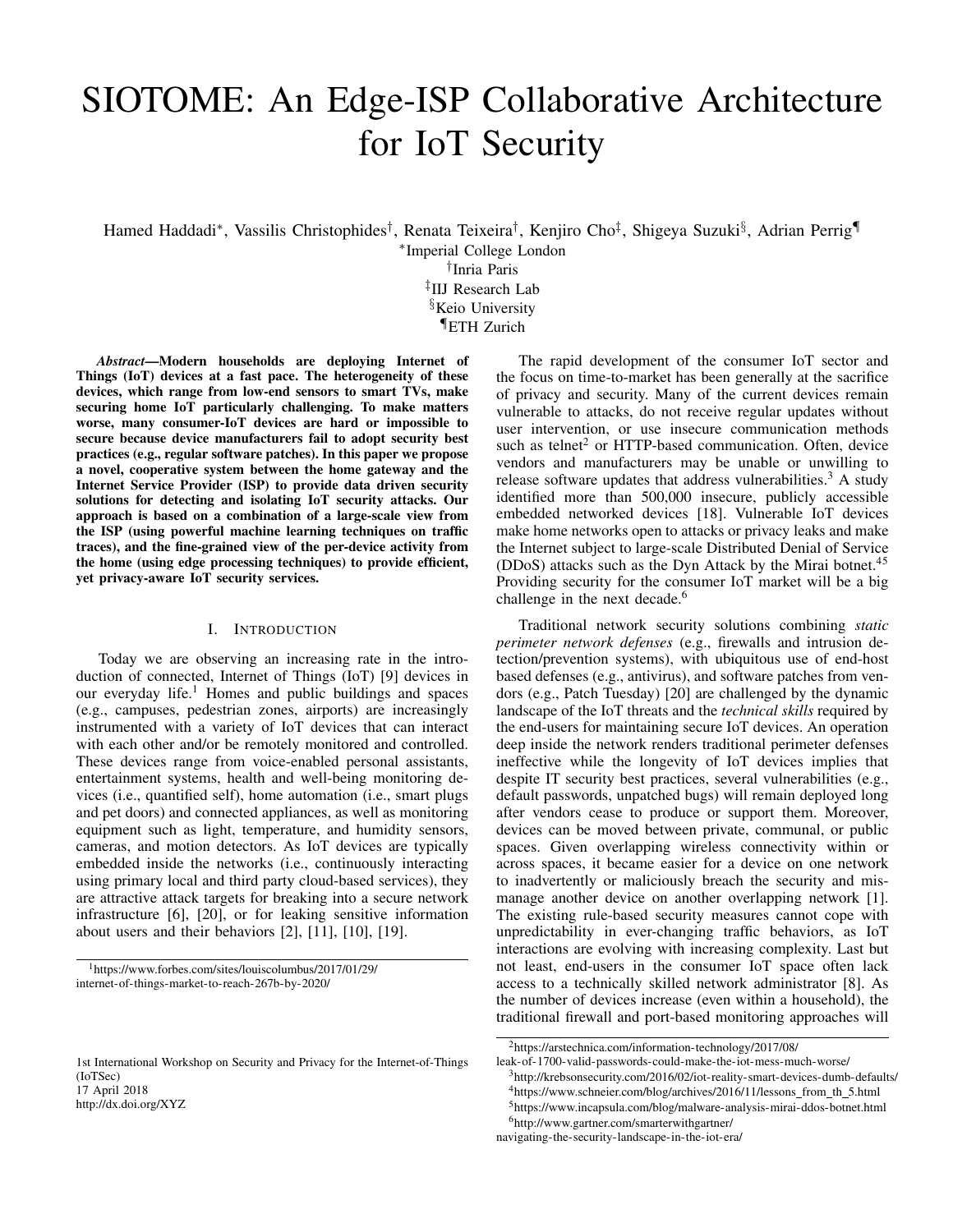not be effective at mitigating the threats, while enabling the range of services and applications in the IoT ecosystem to operate flawlessly.

The complex inter-dependancies of the IoT ecosystem force the network to (re)emerge as the key vantage point for enforcing security policies [20]. Network-based security solutions are better suited to the scale of deployed IoT devices, the nature of Machine-to-Machine (M2M) communication, the sheer diversity of the device hardware, as well as interoperability constraints (e.g., devices of the same type but from different vendors cannot always communicate) [19]. We thus propose to move the responsibility of securing consumer IoT devices from users to a *collaborative system between the network edge and the Internet Service Provider* (ISP).

In this context, we propose a security system that learns and adapts to the changing environment, and reacts to unexpected events in a quick and autonomous manner, by means of collecting data, performing analytics, creating network access rules, and controlling traffic accordingly for defense. As dynamic IoT threat detection requires a close view on traffic from the users' devices, we should employ security analytics methods that guarantee privacy of raw users' data. Furthermore, we need to develop mechanisms that protect against a wide range of network-based attacks such as vulnerability scanning, intrusion attacks, network eavesdropping, data alteration, as well as Denial-of-Service (DoS) attacks. Given that network conditions and device behaviors can change rapidly, we need to continuously reassess and update the IoT security posture. Our overarching goal here is to create a protection system that enables secure operation of an IoT deployment despite potentially vulnerable or even compromised IoT devices.

In this paper we present  $SIOTOME$ , a cooperative architecture between the edge network and the ISP for early detection and mitigation of security vulnerabilities and threats due to IoT device misconfigurations and malicious attacks. In SIOTOME, instead of trying to secure an increasing number of heterogeneous devices, we focus on securing the network connecting them. With no communication, malicious devices cannot compromise other devices or launch attacks. We propose to design, develop, and evaluate a system that relies on the *cooperation among defense mechanisms deployed at multiple layers at the network edge*: the cloud, the ISP, and the home gateway. We advocate a *data-driven* approach to detect and isolate security threats based on a combination of large-scale view from the cloud (using machine learning techniques on traffic traces) and the fine-grained view of the per-device activity from within the home. To mitigate security breaches, SIOTOME relies on a set of defense mechanisms, for example, *network isolation* for limiting the attack surface, *key management* approaches to establish cryptographic keys between devices to provide communication secrecy and authenticity, and *allowed network input and output* to prevent vulnerability scanning and DDoS.

We assume that home users are independent and autonomous for protecting user's privacy. Thus, the ISP does not know the details of devices deployed in the home. An obvious case that requires cooperation between the edge and the ISP

is when identifying an infected device in the home. When the ISP detects a suspicious communication originated from a certain home, the ISP can only tell the home gateway about the threat information and its signature for detection. Then, it is the home gateway that identifies the device using the provided signature, and notifies the user along with augmented device information such as model and installation date extracted from the home-internal device registry.

### II. SYSTEM FRAMEWORK

Building up on existing network-based intrusion detection and security systems, which focus on defending a single domain/service with rule-based approaches, SIOTOME leverages data from a large number of domains to learn from the environment to identify attack signals so that it can react more quickly and effectively to emerging threats. A domain in SIOTOME can be an individual home network, a cloud provider, or an individual ISP network (the traditional definition of Autonomous System in Internet routing). As shown in Fig. 1, SIOTOME has two high-level types of domains: SIOTOME/edge and SIOTOME/cloud.

Inside the user's home, we find the following components:

- The home gateway provides network connectivity to the access ISP and enforces local connectivity under the control of the home controller.
- The edge data collector is responsible to observe network traffic to monitor the behavior of IoT devices. It can also run active probing tests to profile devices. This home collector can be hosted in the home gateway or in a separate device that is directly connected to the gateway.
- The edge analyzer takes information from the home data collector to profile the behavior of local IoT devices and identify threats and attacks. Upon the detection of a threat, it will notify the home controller. It also shares relevant information with SIOTOME/cloud after applying privacy-preserving data modifications.
- The edge controller is responsible for configuring the home gateway to steer local network traffic: among devices in the home as well as with the outside world. The edge controller contains an SDN controller for fine-gained control of network traffic from/to connected devices in the home, as well as additional management functions. Examples of management functions include simple mechanisms to create small groups of devices (similar to Virtual LANs but more convenient for IoT devices and easier to handle for users), and also all classical control and management functions in the home, e.g., DHCP, firewall, user management. It is responsible for applying specific countermeasures to protect users' security and privacy. The home controller functionality can also be offloaded to SIOTOME/cloud when needed as equipment in user's homes may have limited resources.

SIOTOME/cloud hosts the following components of the system:

 $7$ The word "siotome" is taken from a Japanese medieval word, a water pool for protecting city canals from tidal influences.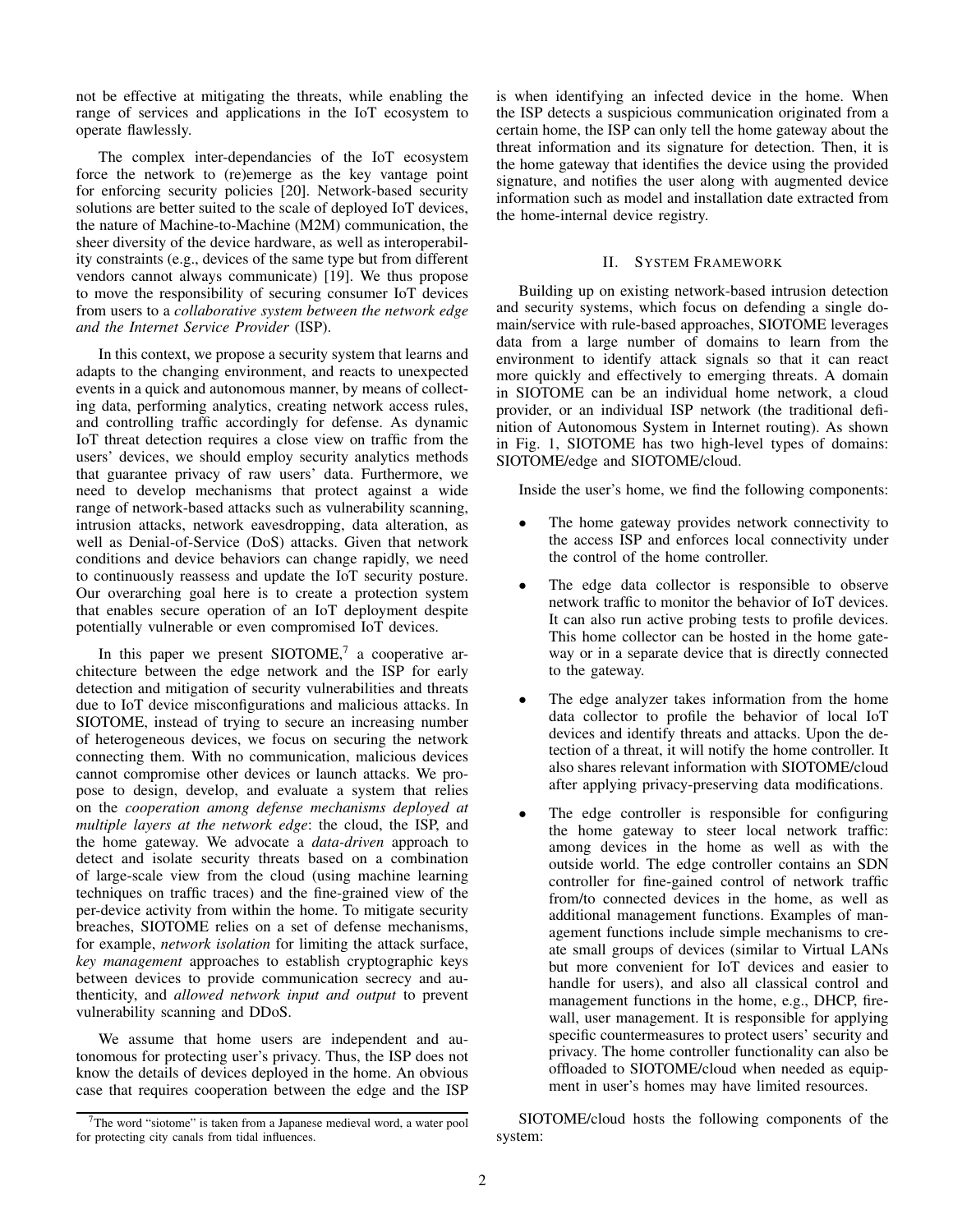

Fig. 1. SIOTOME Architecture and System Components

- The Cloud collector is the software system that collects reports from home collectors as well as performs additional monitoring at the ISP level (when SIOTOME/cloud is running in the ISP), so it can observe malicious patterns that span several customers.
- The Cloud analyzer is similar to the edge analyzer in that it analyses network traffic to identify threats. The methods running in the cloud analyzer benefit from the large volume of data coming from multiple homes and ISP traffic. It is responsible for collecting the device profiles learned across homes into a central database as well as for populating this database with signatures of attacks it discovers or learns from edge analyzers.
- The Cloud controller is an SDN controller that can steer local network traffic at the ISP level and trigger countermeasures to the threats identified by the cloud analyzer.
- The cross-domain controller steers traffic between domains. It can make a destination reachable from only a subset of sources or ensure that outgoing traffic stays within a selected network region.
- The secure communication component maintains secure communication between various SIOTOME components.

SIOTOME allows for *delegating parts of such security functionality from the cloud to the edge*, enabled by a common framework called SIOTOME/cloud and SIOTOME/edge. It aims to balance local learning/defense and global learning/defense, and to quickly propagate detected threat information among users. The SIOTOME/edge in a user's home adapts to individual user environments, and provides front-end defense mechanisms close to IoT devices. It also *preserves* *user privacy* by processing sensitive data locally without exposing them to a third-party [5]. We rely on the home gateway architectures such as the Databox system [14], where privacypreserving IoT and sensor data analytics can be performed using containerized libraries and isolated data sources, while minimizing the risk of sensitive inferences from third parties and the ISP [13], [12]. Collaborative and hybrid machine learning frameworks have recently been developed, leveraging edge processing to aid in preserving privacy, and increasing the resource efficiency of IoT systems [7], [16].

The SIOTOME/cloud in the access ISP has a more global view by collecting and analyzing data from a large number of customers, as well as exchanging knowledge information with SIOTOME/clouds in other ISPs. It also provides backend defense mechanisms for isolating individual customers and for cross-domain communications. The SIOTOME/cloud and SIOTOME/edge can run the same set of security primitives, although the edge has only limited resources. A specific security service is composed by chaining security primitives; each security primitive can be dynamically created, deleted, or migrated between the SIOTOME/cloud and the SIOTOME/edge.

Finally, SIOTOME makes extensive use of *network slicing* for isolating IoT device communications; devices are grouped by attributes and observed behaviors, and then, assigned to a network slice with a specific security policy. SIOTOME will rely on intra- and cross-domain network environments that only permit approved network communications, which we call *permissioned network input and output*. Intra-domain mechanisms will rely on a technique called SDN-based home network steering that whitelists communication between groups of devices and devices and external entities (i.e., websites) in network-isolated slices, leveraging the Majord'Home platform [3], [4]. For cross-domain mechanisms, we plan to leverage the SCION secure Internet architecture [17], an